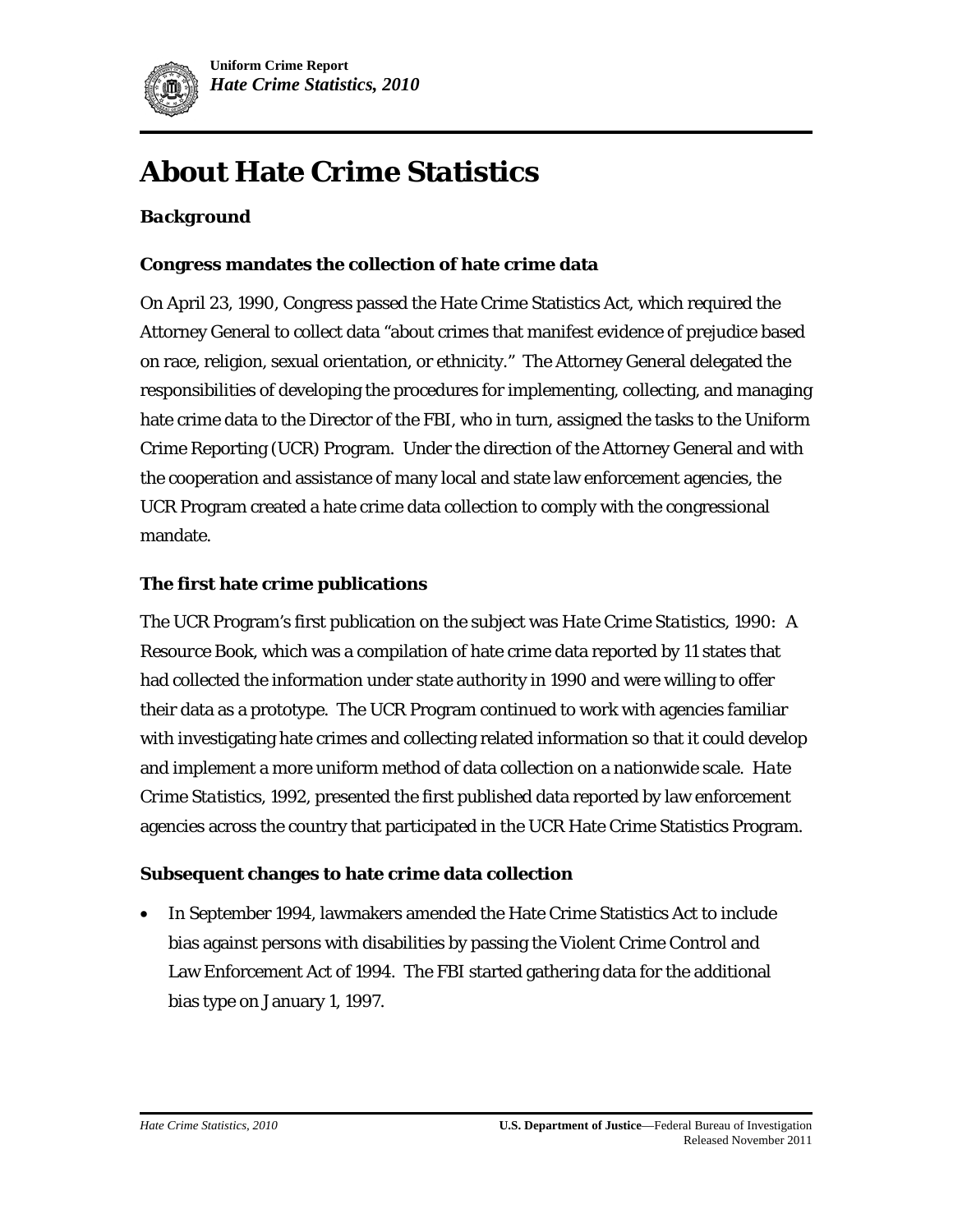- The Church Arson Prevention Act, which was signed into law in July 1996, removed the sunset clause from the original statute and mandated that the collection of hate crime data become a permanent part of the UCR Program.
- In 2009, Congress further amended the Hate Crime Statistics Act by passing the Matthew Shepard and James Byrd, Jr. Hate Crime Prevention Act. The amendment includes the collection of data for crimes motivated by bias against a particular gender and gender identity, as well as for crimes committed by, and crimes directed against, juveniles. The FBI is currently implementing changes to collect these data in the future. (See Hate Crime Statistics Act for referenced legislation, as amended.)

# *Collection design*

The designers of the Hate Crime Statistics Program sought to capture information about the types of bias that motivate crimes, the nature of the offenses, and some information about the victims and offenders. In creating the program, the designers recognized that hate crimes are not separate, distinct crimes; instead, they are traditional offenses motivated by the offender's bias (for example, an offender assaults a victim because of a bias against the victim's race). After much consideration, the developers agreed that hate crime data could be derived by capturing the additional element of bias in those offenses already being reported to the UCR Program. Attaching the collection of hate crime statistics to the established UCR data collection procedures, they concluded, would fulfill the directives of the Hate Crime Statistics Act without placing an undue additional reporting burden on law enforcement and, in time, would develop a substantial body of data about the nature and frequency of bias crimes occurring throughout the Nation.

## *Data provided*

The hate crime data in this Web publication comprise a subset of information that law enforcement agencies submit to the UCR Program. The types of hate crimes reported to the program (i.e., the biases that motivated the crimes) are further broken down into more specific categories. As collected for each hate crime incident, the aggregate data in this report include the following: offense type, location, bias motivation, victim type, number of individual victims, number of offenders, and the race of the offenders.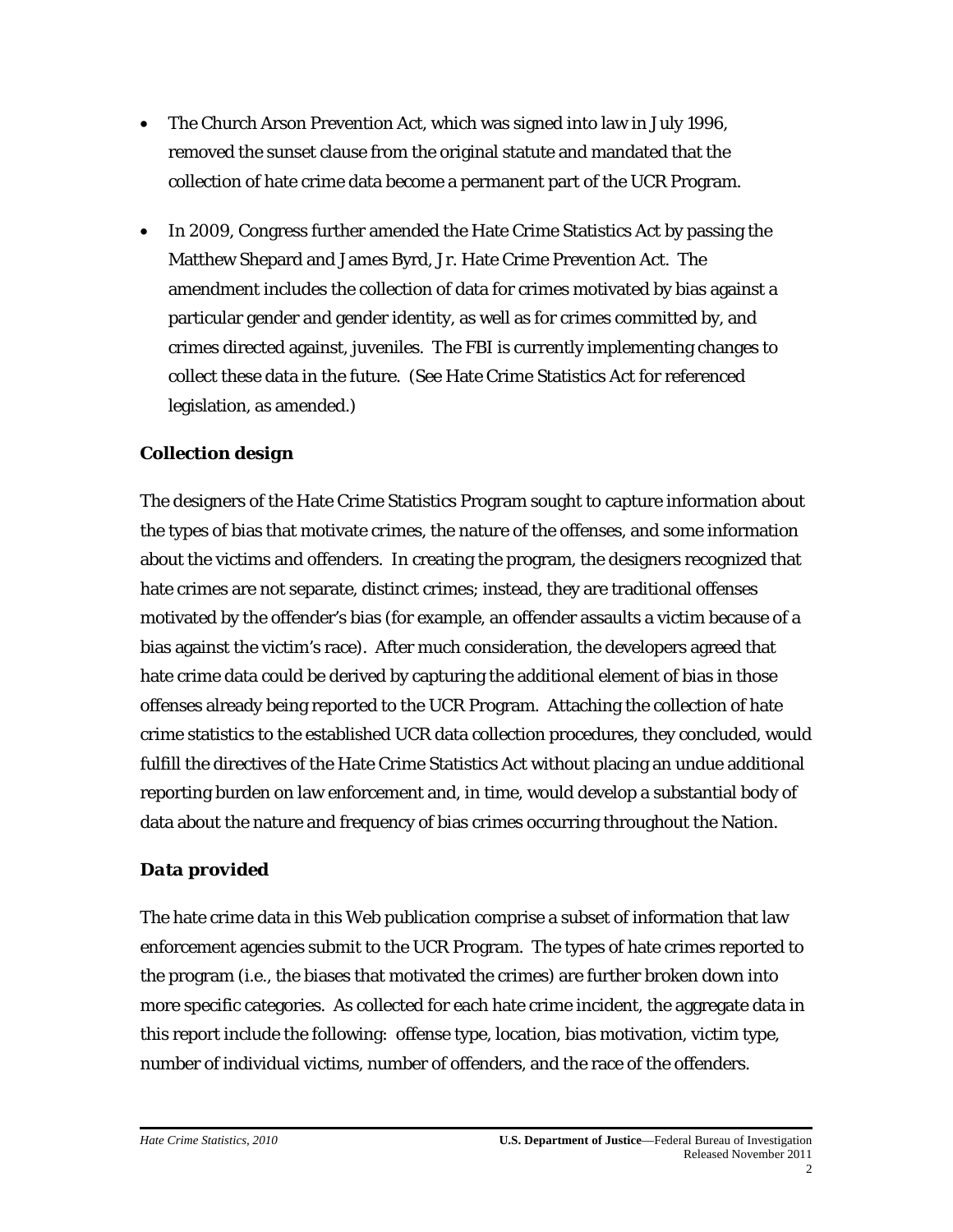- Incidents and offenses—Crimes reported to the FBI involve those motivated by biases based on race, religion, sexual orientation, ethnicity/national origin, and disability. Forthcoming system changes will also allow the reporting of crimes motivated by biases based on gender and gender identity, as well as crimes committed by, and crimes directed against, juveniles.
- Victims—The victim of a hate crime may be an individual, a business, an institution, or society as a whole.
- Offenders—Law enforcement specifies the number of offenders and, when possible, the race of the offender or offenders as a group.
- Location type—With the addition of 5 new location designations in 2010, law enforcement may specify one of 30 location designations, e.g., residence/home, school/college, and parking lot/garage. The 5 new location designations are camp/campground, gambling facility/casino/race track, industrial site, park/playground, and shopping mall.
- Hate crime by jurisdiction—Includes data about hate crimes by state and agency.

# *Participation*

## **Law enforcement's support**

Law enforcement's support and participation have been the most vital factors in moving the hate crime data collection effort from concept to reality. The International Association of Chiefs of Police, the National Sheriffs' Association, the former UCR Data Providers' Advisory Policy Board (which is now part of the Criminal Justice Information Services Advisory Policy Board), the International Association of Directors of Law Enforcement Standards and Training, and the Association of State UCR Programs all have endorsed the UCR Program's Hate Crime Statistics Program. In addition to this support, thousands of law enforcement agencies nationwide make crucial contributions to the program's success as the officers within these agencies investigate offenses and report as known hate crimes those they determine were motivated by biases.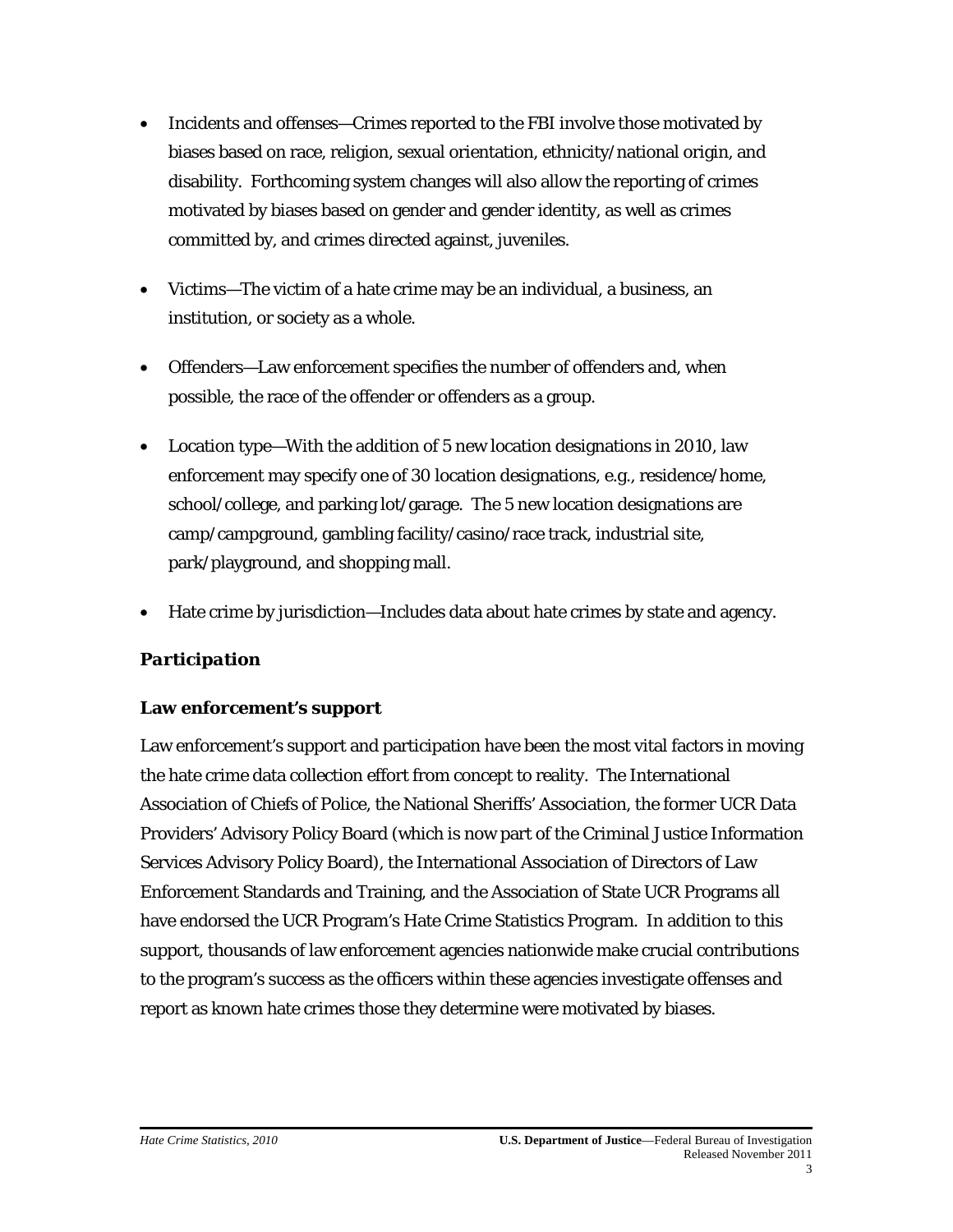## **Agencies contributing data**

Agencies that participated in the Hate Crime Statistics Program in 2010 represented over 285 million inhabitants, or 92.3 percent of the Nation's population, and their jurisdictions covered 49 states and the District of Columbia. (See Table 12.) The following table presents the number of agencies that participated in hate crime reporting in 2010 by population group and the population covered collectively by those agencies within each group.

|                                                       | <b>Agencies participating in UCR hate crime</b><br>reporting |                              |
|-------------------------------------------------------|--------------------------------------------------------------|------------------------------|
| <b>Population group</b>                               | <b>Number of</b><br>participating<br>agencies                | <b>Population</b><br>covered |
| <b>Total</b>                                          | 14,977                                                       | 285,001,266                  |
| <b>Group I</b><br>(Cities 250,000 and over)           | 71                                                           | 55,148,239                   |
| <b>Group II</b><br>(Cities 100,000 - 249,999)         | 192                                                          | 28,606,499                   |
| <b>Group III</b><br>(Cities 50,000 - 99,999)          | 456                                                          | 31,266,429                   |
| <b>Group IV</b><br>(Cities 25,000 - 49,999)           | 806                                                          | 27,824,576                   |
| <b>Group V</b><br>(Cities 10,000 - 24,999)            | 1,737                                                        | 27,566,355                   |
| <b>Group VI</b> <sup>1</sup><br>(Cities under 10,000) | 7,768                                                        | 23,248,962                   |
| Metropolitan<br>Counties <sup>1</sup>                 | 1,581                                                        | 65,576,229                   |
| Nonmetropolitan<br>Counties <sup>1</sup>              | 2,366                                                        | 25,763,977                   |

#### **Number of Participating Agencies and Population Covered by Population Group, 2010**

1Includes universities and colleges, state police agencies, and/or other agencies to which no population is attributed.